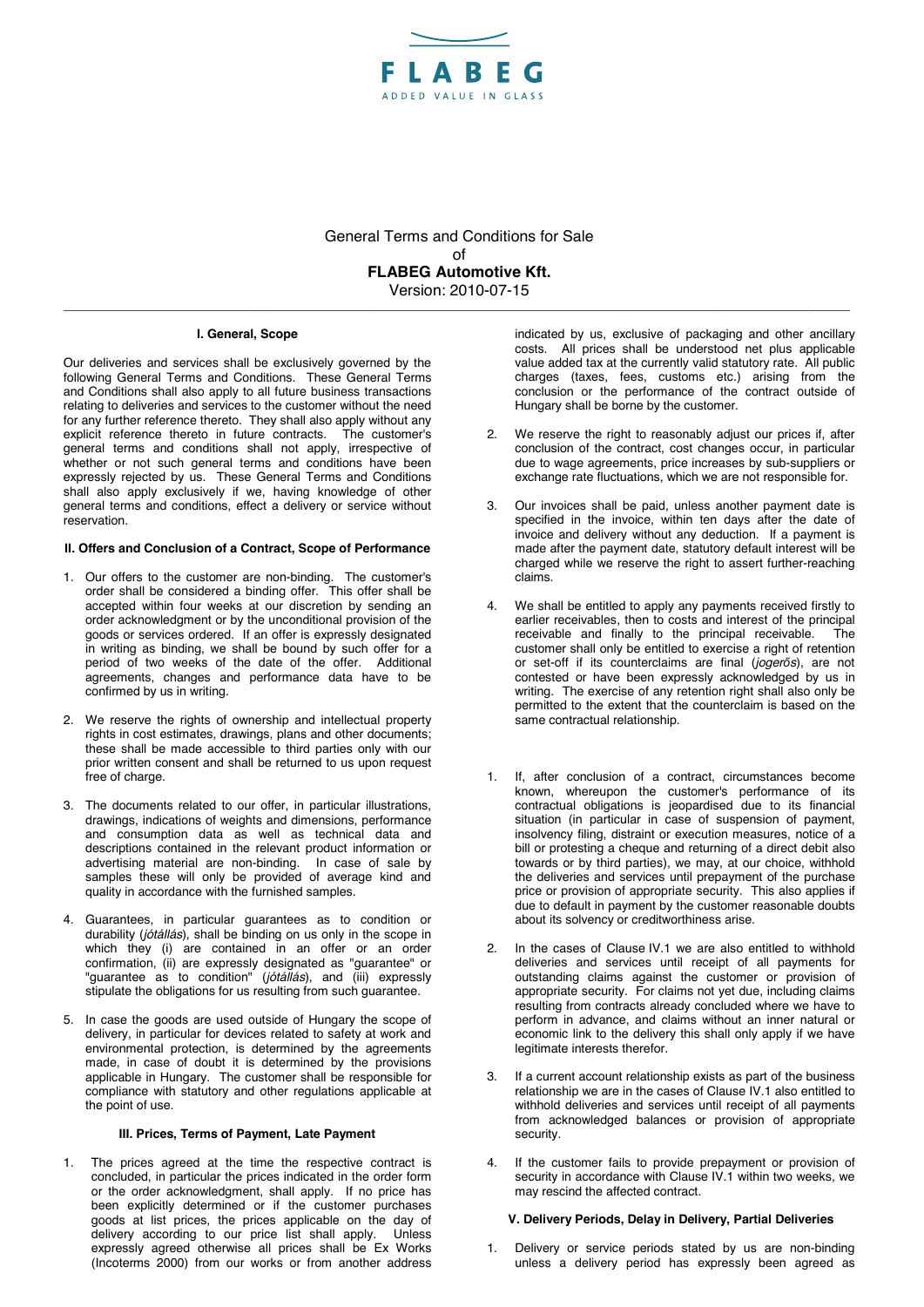binding in the individual case. Expressly agreed delivery periods begin upon the dispatch of our order confirmation. The delivery period shall be deemed complied with if the goods have left the works or readiness for shipping has been announced by the time the delivery period expires.

- 2. Our adherence to delivery and service obligations is subject to the timely and correct performance of the customer's obligations. If advance payment is agreed or if the customer has to provide us with documents, permits or releases, the delivery period shall not begin before these requirements are fulfilled. We reserve the right to plead the defence of lack of performance of the contract.
- If agreed delivery or service periods are exceeded due to circumstances we are responsible for, the customer may rescind the contract by written notice after fruitless expiry of a reasonable time period set by it. In case of non-binding delivery periods, we shall not be in delay in delivery before fruitless expiry of a reasonable time period for delivery set by the customer. The customer may not set such time period earlier than four weeks after the non-binding delivery date.
- We shall only be in default after expiry of a reasonable time period set by the customer. In case of force majeure and other unforeseeable, unusual events we are not responsible for, such as business disruptions by fire, flood and similar events, breakdown of manufacturing facilities and machinery, delays in delivery or suspension of deliveries by our suppliers as well as disruptions of operations caused by shortage of raw materials, power or labour, strike, lockout, difficulties to obtain transport, disruptions of traffic, governmental interventions - to the extent these events prevent us from performing on time our delivery and service obligations - we are entitled to defer the delivery or performance for the duration of the impediment plus a reasonable start up period. If the delivery or service is thereby delayed by more than one month, both parties shall be entitled to rescind the contract with respect to the volumes affected by the impairment of delivery or service whereby any damage claims shall be excluded.
- 5. Our liability for each case of delay in delivery is limited in accordance with the provisions in Clause IX.1 to 7.
- 6. If reasonably acceptable for the customer, we may effect partial deliveries and performances within the agreed delivery and performance periods.

#### **VI. Transfer of Risk, Transport and Packaging**

- 1. Deliveries shall be made, unless expressly agreed otherwise between us and the customer, Ex Works (Incoterms 2000) from our works or from another address indicated by us.
- 2. Risk shall pass to the customer at the latest upon delivery to the customer, the carrier or any other forwarding agent commissioned by the customer. This shall also apply in case of partial deliveries or if we, by way of exception, have assumed additional obligations such as freight charges, delivery or installation, unless delivery is effected by our own vehicles or means of transportation. Risk shall also pass to the customer if it is in default of acceptance. The collection of the goods to be collected constitutes a material contractual obligation of the customer. At the customer's request and costs we will insure the goods against theft, breakage, damage in transit, damage by fire or water, and other insurable risks.
- 3. If it is agreed with the customer that the goods are to be shipped by us, the method of shipping and the shipping route will be determined at our discretion by us, unless otherwise agreed in writing with the customer. Also, in this case, the provisions in Clause VI.2 shall apply.

We do not take back disposable packaging. Instead, we will, at the customer's request, name a third party which will take back the packaging according to the Hungarian law and regulations on packaging, if applicable.

## **VII. Reservation of Title**

- We reserve title in goods delivered to the customer until full payment of the purchase price and of all other current or future claims against the customer we are entitled to under the business relationship. The inclusion of the claim for the purchase price against the customer into open accounts and the confirmation of a balance shall not affect the reservation of title.
- 2. In case of breach of contract by the customer, notably default in payment, we may - without prejudice to other (damage) claims - rescind the contract and recover the goods in which title is reserved (the "**Reserved Products**"). In case of default of payment, the prior setting of a time period is not required. For the purpose of recovering the Reserved Products we may enter the customer's business premises during normal business hours.

After recovery of the Reserved Products, we may upon prior notice realise the same in a reasonable manner; the realisation proceeds shall be applied to the liabilities of the customer less reasonable realisation costs.

The customer shall treat the Reserved Products with care, in particular it shall insure the same at its costs against damage by fire, water and theft sufficiently at replacement value. The customer herewith assigns its claims under the insurance contracts to us; we hereby accept the assignment.

The customer shall carry out in due time and at its costs any necessary maintenance and inspections.

- 4. For the duration of the reservation of title the customer shall not pledge the Reserved Products or use the same as security. However, the customer may, subject to the following conditions, resell the Reserved Products in the course of its ordinary business activities, but in such case it already now assigns to us all claims, including ancillary rights and with priority over the remainder of the customer's claims, equal to the final invoice amount (including value added tax) accruing to it against its customers or third parties from the resale, regardless of whether the Reserved Products have been resold without or after processing. The customer shall not sell the Reserved Products to customers that have excluded or limited the assignment of payment claims against them. If the Reserved Products have been reprocessed together with other items not belonging to the customer, the assignment shall be effected only in the proportion of the cotitle shares in the goods reprocessed pursuant to Clause VII.6. After assignment of the claims, the customer shall retain the right to collect the claims. Our right to collect the claims by ourselves shall not be affected thereby. However, we shall not collect the claims as long as the customer fulfils its payment obligations from the proceedings taken in, is not in default of payment and notably has not filed an application for the opening of insolvency proceedings and has not suspended its payments. If any of this is the case, we may request the customer to disclose the assigned claims and their respective debtors, to furnish all data necessary for collection, to hand over to it all documents pertaining thereto and to inform the debtors of the assignment. If such a case occurs, the customer's right to collect the claims is extinguished.
- 5. The customer shall notify us in writing without undue delay of all seizures, attachments and other interference by third parties with respect to the Reserved Products. Moreover, the customer shall notify such third parties of the reservation of title. To the extent the third party is unable to reimburse us for the court and out-of-court costs of a legal action pursuant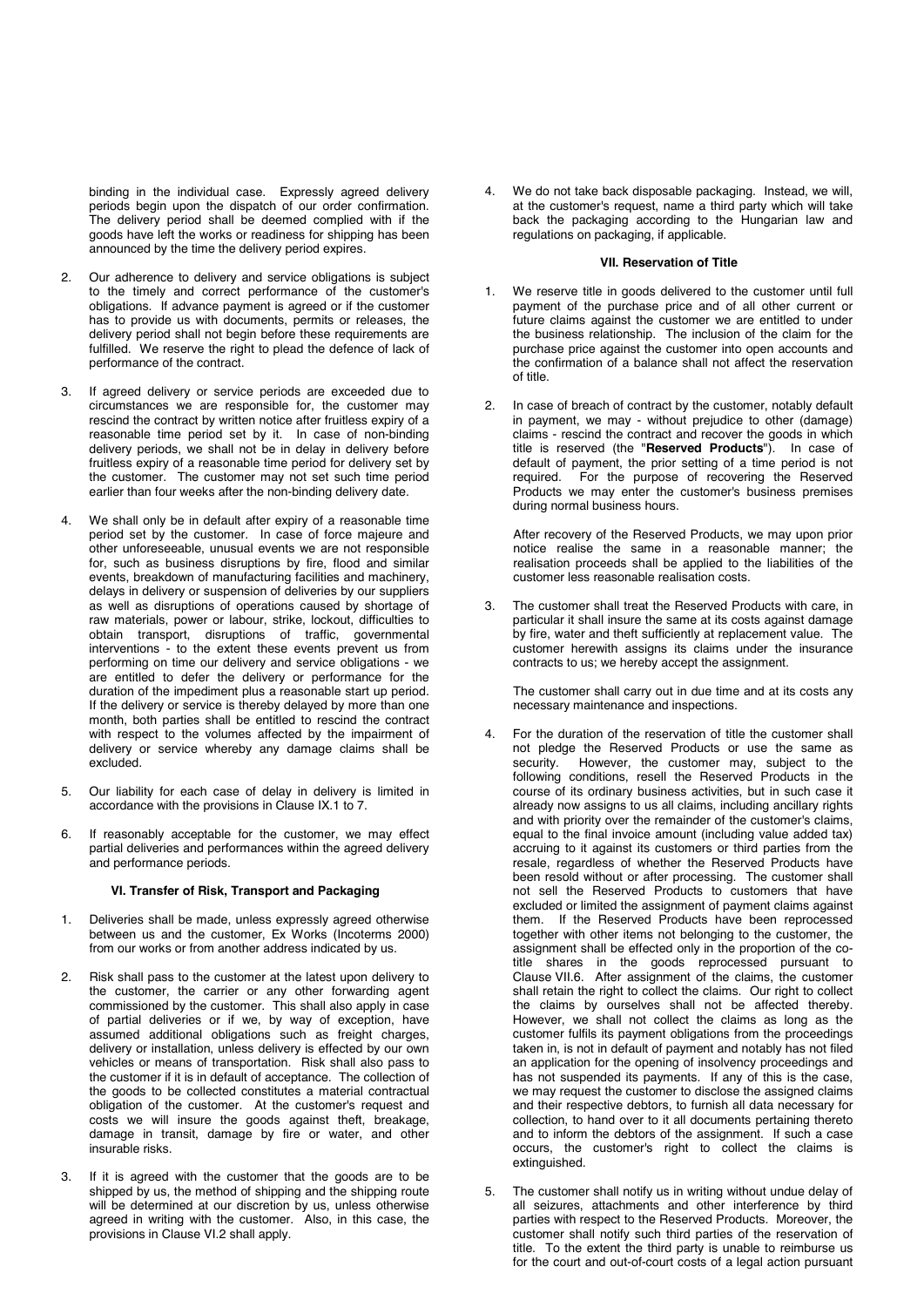to the Hungarian Act LIII of 1994 Judicial Enforcement or any other similar court or out-of-court procedures, the customer shall be liable for the loss thus incurred to us.

- 6. Any processing (*feldolgozás*) or reworking (*átalakítás*) by the customer of the Reserved Products shall always be performed for us. If the Reserved Products are processed or reworked with other items not belonging to us, we shall be entitled to either claim the purchase price of the Reserved Products (final invoice amount - *végszámlaösszeg* - including value added tax) or to acquire full title in the new thing by paying to the customer the consideration for the customer's work. In all other respects, the same provisions shall apply for the new thing thus created as for the Reserved Products. If the Reserved Products are inseparably commingled (*egyesülés*) or combined (*vegyülés*) with other items not belonging to us, we shall acquire joint title in the new thing in the proportion of the value of the Reserved Products (final invoice amount, including value added tax) to the other commingled or combined items at the time of commingling or combining. If the commingling or combining takes place in such a way that the thing of the customer is considered to be the principal thing, the customer shall transfer co-title to us on a pro rata basis. The customer shall keep the sole title or cotitle thus created in custody for us. As security for our claims against the customer, the latter shall also assign to us the claims accruing against third parties by the combining of the Reserved Products with a real estate property.
- At the customer's request we will release securities we are entitled to, to the extent the realisable value of such securities exceeds our secured claims against the customer by more than 10%; we may select the securities to be released at our discretion.

#### **VIII. Customer's Claims in the Event of Defects**

- 1. The customer shall notify us without undue delay, but at the latest within one week of delivery of the goods, in writing of obvious defects (e.g. defects of quality or title, wrong delivery or deviations in quantity); hidden defects shall be notified to us in writing without undue delay, but at the latest within one week of being discovered. The customer's claims for defects shall be forfeited if a notice of defect has not been made in time or properly, unless a defect has been fraudulently concealed. The acceptance of goods may not be refused for defects that are not of a material nature.
- 2. Without our prior written consent, we will not bear the costs caused by the customer for examination of possible defects. For an effective handling of claims for defects, we will sort out defective goods from an affected delivery, unless we instruct the customer otherwise. The customer will not dispose of defective goods without our prior written consent. Upon our request, the customer shall send defective goods to us for examination.
- 3. The customer shall not be entitled to claims for defects for used goods or goods that have been agreed to be of a lower quality category. The same shall apply in case of deviations, in particular deviations of dimensions, thicknesses, weight, performance data or colour nuances, which are within the tolerances customary in the industry, as well as in case of immaterial reduction of the value or usability of the goods.
- 4. In case of defects, we will remove the same, at our choice, through rectification (*kijavítás*) or replacement delivery<br>(*kicserélés*). Rectification or replacement delivery (*kicserélés*). Rectification or replacement delivery performance) shall be made acknowledgement of a legal obligation. For repaired goods the remainder of the original limitation period shall run from the return of the repaired good; the same shall apply for replaced goods.
- 5. If subsequent performance fails, the customer may rescind the affected contract (*elállás*), whereas the right to reasonably

reduce the purchase price of the affected contract (*árleszállítás*) is excluded. Rectification is considered as having failed after the third attempt, unless the nature of the goods or other circumstances suggest otherwise.

- 6. Claims of the customer for expenditure required for the purpose of subsequent performance, notably the costs of transport, journeys, labour and material, are excluded to the extent that the expenditure is increased as a result of the goods being brought to a place other than the agreed place of delivery; we may charge such increased costs to the customer. Also excluded are costs for dismounting and installing (*beszerelés és beüzemelés*) defective goods; such costs may be claimed by the customer as claims for damages subject to the provisions of Clause VIII.1, Clause IX. and Clause X.
- 7. If the customer wrongly asserts claims for defects (e.g. the goods were not defective), we may charge to the customer reasonable costs incurred; the same shall apply if we wrongly grant claims for defects without being obliged to do so. In case of defects that are not of a material nature claims for defects are also considered to be wrongly asserted; in case a claim is disproportionally asserted (e.g. all goods are rejected even though only a part is affected), charging of costs will be made on a pro-rata basis.
- 8. Our liability for any damage the customer may have suffered due to defects of goods delivered by us or for any futile expenses is determined by the provisions in Clause VIII.1, Clause IX. and Clause X.

## **IX. Liability**

- 1. The provisions set out in this Clause IX shall be subject to the statutory restrictive provisions on the limitation and exclusion of liability for breaches of contract set out in paragraphs 1 and 2 of Article 314 of the Civil Code. Accordingly, notwithstanding any provision in these General Terms and Conditions to the contrary, liability for a breach of contract may not be excluded or limited if such a breach of contract is caused wilfully, by gross negligence or by criminal offence or if by such a breach of contract damages are caused to life, physical integrity or health.
- 2. Our company shall only be liable for damages or futile expenses - irrespective of the legal basis - if such damages or futile expenses were caused by
	- a) culpable breach of a material contractual obligation by us or one of our assistants or
	- b) gross negligent (*súlyos gondatlanság*) or intentional breach of an obligation by us or one of our assistants, or
	- c) a criminal offence committed by us or one of our assistants

Contrary to Clause IX.1.a) we are liable for damages or futile expenses caused by any advice and/or information not subject to separate remuneration only in case of intentional or gross negligent breach of obligations, unless such breach of obligations constitutes a defect of the goods delivered by us.

3. If we are liable under Clause IX.1.a) for breach of a material contractual obligation not caused by gross negligence, intent or by a criminal offence, our liability for damages shall be limited to the damage which is typical and foreseeable. The above limitation of liability set out in sentence 1 equally applies to damages caused by gross negligence of our employees or agents, who are not officers or executives of our company.